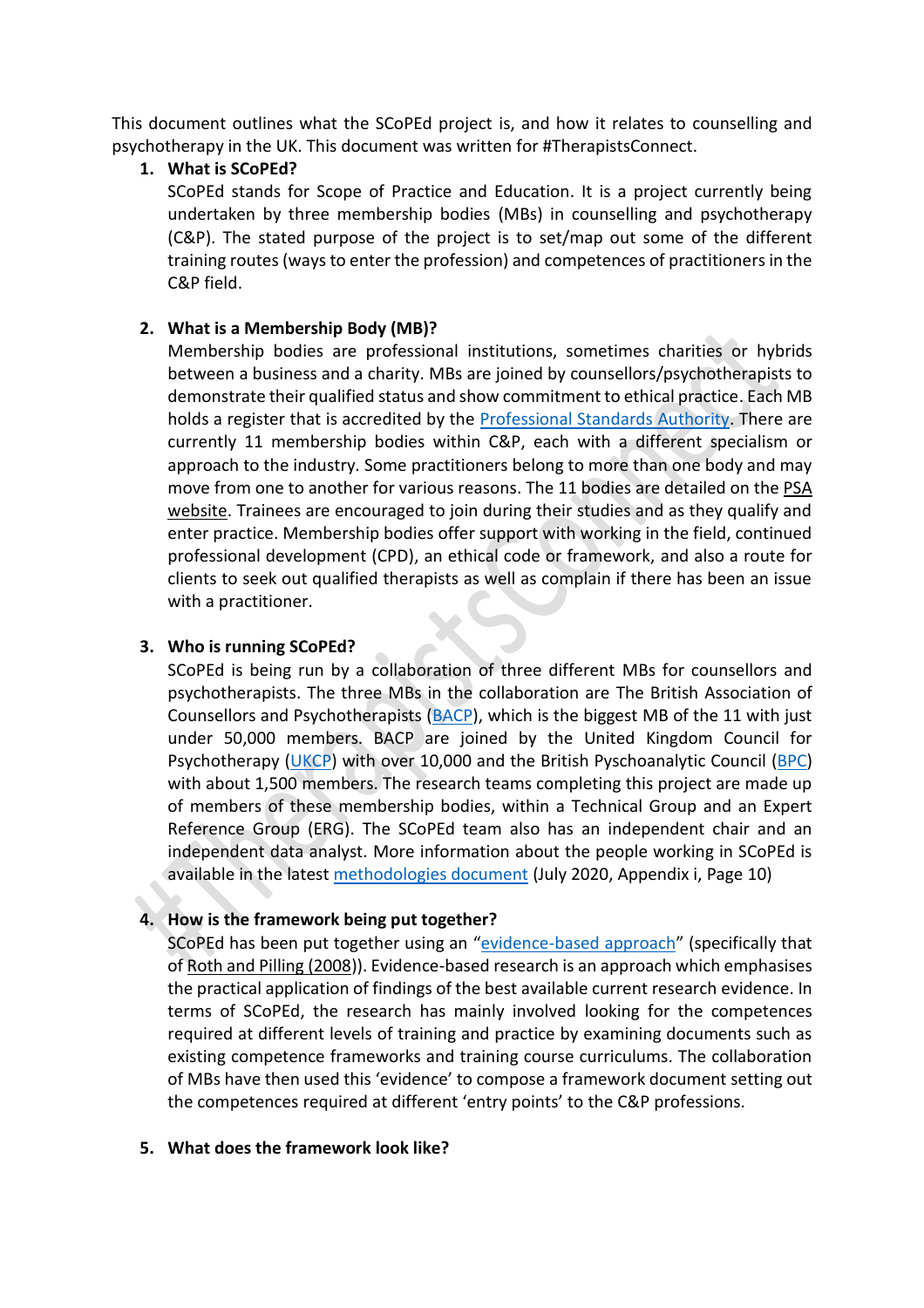The framework has multiple documents including a methodology document and FAQ pages. The framework of training/competency has three columns which set out different levels of Counselling and Psychotherapy practice/training/competence. These are labelled A, B and C but formerly had different titles. Columns A and C broadly align with the training and entry requirements for, respectively, the BACP and UKCP registers, plus BACP's 'accredited' level of membership in column B. Pertinent to students, the authors of SCoPEd state that the columns broadly relate to the training and entry requirements for the three MB's registers. It is important to note for those recently qualifying, this iteration of SCoPEd (Version 2), states that it goes beyond entry levels and will allow progressive routes along and between the columns (i.e. from A to B and B to C etc.) However, the detail of how this would work in practice is not laid out in the framework (there are, instead, some [case studies](https://www.bacp.co.uk/about-us/advancing-the-profession/scoped/scoped-case-studies/) that seek to illustrate how this might work). You can view the whole framework by opening the document via any of the three MBs linked here: [BACP](https://www.bacp.co.uk/about-us/advancing-the-profession/scoped/) / [UKCP](https://www.psychotherapy.org.uk/about-ukcp/consultations/scoped-project-update-july-2020/) / [BPC](https://www.bpc.org.uk/training/scoped/) and also the accessible version hosted on the BACP website [here.](https://www.bacp.co.uk/media/9180/scoped-draft-framework-accessible-july-2020.pdf)

## **6. Why do some people criticise the framework?**

Some of the issues highlighted with the SCoPEd project include the methodology. There has been criticism of the methods used to complete the research that the framework is based on because it is based on approaches/sectors (e.g. CBT practice in the NHS/IAPT) that are seen as inappropriate for the field SCoPEd is attempting to map. The openly stated absence of ethical considerations relating to the methodologies used and the potential impact of the project after consultation also concerns critics. Whilst the SCoPEd document signposts some intention for improving access to services, jobs and training provision, without a robust plan for the outcome, the project is seen by some to be without a clear agenda.

There are issues highlighted around the document showing a tiered hierarchy of competency (with "counsellors" at the bottom and "psychotherapists" at the top) within a field that is, as it stands, without such hierarchy in any official sense. As there is no legal distinction between counselling and psychotherapy (neither title is legally protected in the UK) and the difference between counselling and psychotherapy is highly contentious among therapists themselves, some practitioners are concerned that SCoPEd could create an artificial and hierarchical differentiation. This could have implications for the industry that are, as yet, unknown but which critics claim are likely to be detrimental, particularly to those identifying as "counsellors" because their work could be said to have been downgraded.

There has been criticism of the approach to collecting information used in SCoPEd because Counselling and Psychotherapy is such a broad field. There are many different types (modalities) of therapy (see, for example [BACPs page on this\)](https://www.google.com/url?sa=t&rct=j&q=&esrc=s&source=web&cd=&cad=rja&uact=8&ved=2ahUKEwiWr_6R9qbrAhWEThUIHYjGB0YQFjAAegQIARAC&url=https%3A%2F%2Fwww.bacp.co.uk%2Fabout-therapy%2Ftypes-of-therapy%2F&usg=AOvVaw0NzwfcNLlnKfyWpaJD0wWw) and some see the framework as incapable of representing the diversity of the whole profession fairly without it becoming more generic and involving all of the MBs that hold accredited registers with the PSA, some of which have so far been excluded (see Q2). Many believe that the current iteration favours particular modalities, philosophical